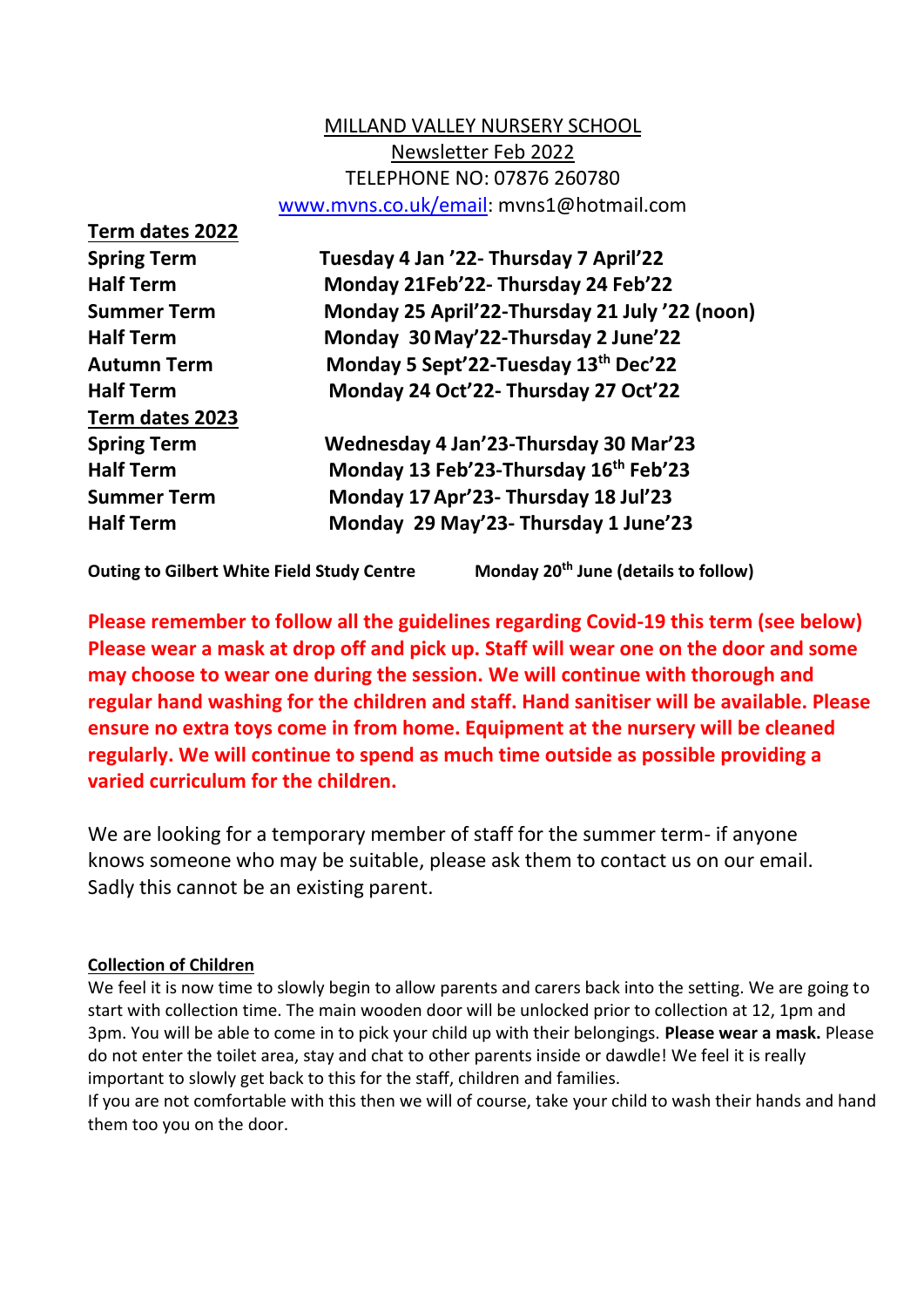### **Music Sessions**

Very sadly our lovely Kindermusik teacher Ali, has had to step back for a while as she has not been well and has been advised to rest as much as possible. We wish her a speedy recovery and look forward to her return. We are very lucky that Shirley has stepped in with her wonderful, creative music lessons on a Monday morning. Those of you that attend her Friday morning classes will know what a treat is in store for the children!

### **Quiz Night**

We are very much hoping that we can get together a team of volunteers to run this hugely popular social fundraiser this year! We squeezed one in 2 years ago just before the pandemic started but sadly missed one last year. This event raises money for the Memorial Hall and helps keeps our rent down. The hall committee strives to keep it in good order and as the major users (and abusers!) we appreciate the ongoing upkeep. The quiz night is historically run by a group of 4 ish parents and held in the Rising Sun Pub. Any questions, please ask.

### **CHANGE IN ROUTINE**

**If there is a change in routine regarding your child at nursery, i.e. someone else collecting at the end of the session, please let a member of staff know or phone the setting. PLEASE RING AND DO NOT EMAIL or TEXT US AS WE DO NOT HAVE TIME TO KEEP CHECKING FOR EMAILS AND TEXTS. Emails are fine for absences or things that are not immediate**

# **FEES**

The hourly rate is £7 per hour. There is to be a small increase at Easter (£7.25) to cover our everincreasing costs

Additional charges:

French on Tuesday morning for the Oaks £1.75 pw,

Monday Music session 10am for all children £1.75pw.

Woodworking Wednesday morning & Thursday pm for the Oaks £6 per term.

These charges are necessary to help us maintain the high standards we always strive to achieve at each session through training for our staff, resources and insurance etc. Please speak to Gill if you have any queries regarding your invoice.

Invoices are sent out at the start of each half term by email and we would ask you make payment promptly. Funded children (following their third birthday) are entitled to 15 hours per week of free nursery time. There is funding available for some two year olds, but there are clear guidelines on who is eligible – dependent on income. If you would like further information please speak to Sarah/Gill. We are open 38 weeks per year. You can pay directly into our account via bacs – our bank details are: Santander, A/c Name: Milland Valley Nursery School, Sort Code: 09-06-66, A/c No.:40249735, Ref.: your child's name.

### **SESSION ROUTINE**

**We will be using the main front wooden doors. Please queue round the side of the building, remembering social distancing at all times.** 

# **PLEASE RE-READ AND COMPLY WITH ALL EMAILS REGARDING COVID-19 GUIDELINES AND CHANGES TO THE SESSION ROUTINES AT NURSERY.**

Unless your child is a 'new' child please do not come into the setting at the start. Children will need to be handed over to a member of staff at the door. Individual arrangements can be discussed.

While we will be meeting on a termly basis to discuss your child's wellbeing and progress , if there is anything that occurs that is of that day's concern and might affect the enjoyment of the session please don't hesitate to mention to the staff on the door or ask for a brief chat with a member of staff at drop off.

Your help and understanding is greatly appreciated.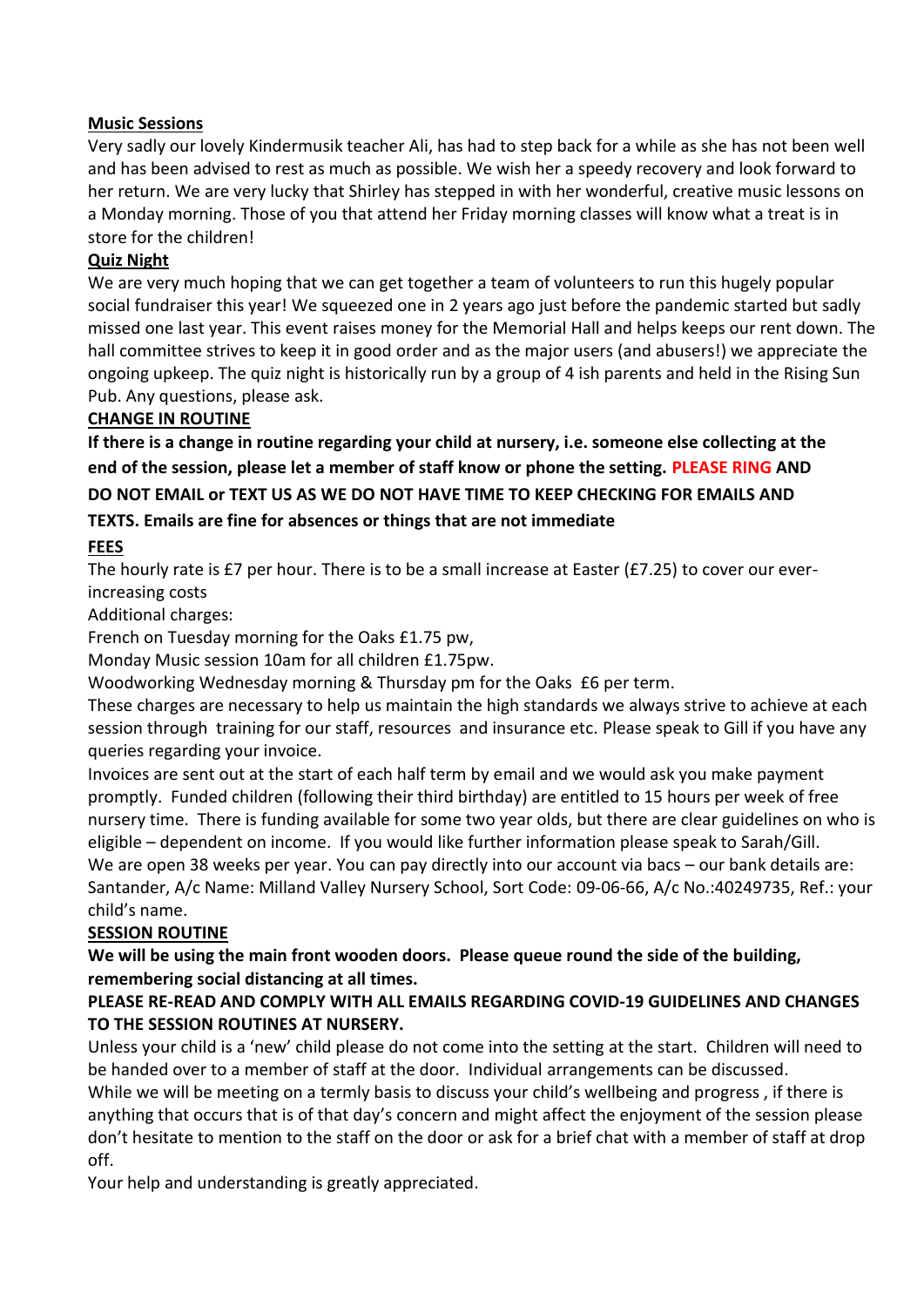# **NO HOME TOYS AT NURSERY PLEASE** (unless it is your child's 'Focus week')

# **ILLNESS**

**COVID-19** If your child is at all unwell, possibly showing signs of a temperature, cough, etc., please keep them at home and seek medical advice if necessary. If at all possible do a Lateral Flow Test. Please read our policy "Sick Child/Illness Policy". We would like to highlight the statement regarding children not returning to nursery for a minimum of 48hours after the last bout of sickness and/or diarrhoea. Please consider keeping them off for 48 hours if they have a temperature.

# **CLOTHING/PERSONAL POSSESSIONS** (ALL TO BE CONTAINED IN A BAG FOR LIFE TO ALLOW EASY ACCESS)

**IN ACCORDANCE WITH PANDEMIC GUIDELINES WINDOWS ARE KEPT OPEN DURING THE SESSION. Would you please ensure your child has very warm clothing and extra layers, such as a fleece, gilet to wear inside.** The children will need warm hats and gloves, We do like to take the children out in the rain, but this is not possible if your child does not have a suitable hooded coat. **Please provide spare clothing for your child** including socks!

We are always there to help the children with their clothing, but it is important they gain independence in this area – please ensure your child is dressed appropriately.

# **WELLINGTON BOOTS ARE NEEDED EVERY DAY**.

We feel the 'bag for life' system is working so well.... In fact it is the only good thing to have come out of the covid epidemic!

# **\*\*\*ALL PERSONAL POSSESSIONS/CLOTHING MUST BE CLEARLY LABELLED** \*\*\*\* **Lunch boxes, water**

# **bottles, coats and boots a priority.**

# **LUNCH BOXES**

# **Please check that your child's lunch box is clearly marked with their name. Sausages, grapes and tomatoes should all be cut in half down the length of the item.**

Due to the severity of food allergies, please ensure your child's lunch box does not contain any foods with a **nut** content, e.g., cereal, muesli bars etc. This will enable us to ensure there is no cross contamination. Your full cooperation would be appreciated. We would also remind you that in keeping with healthy eating PLEASE *DO NOT PUT SWEETS* in your child's lunch. Whilst we have no noticeboard, we are happy to help with lunch box suggestions

# **WATER BOTTLES should be named clearly please**

# **30 HOURS EXTENDED FUNDING**

**If you are already claiming the extended funding, please check to see if you are in the "grace" period and need to renew your claim.**

The following link with help regarding the above extended funding.

www.gov.uk/help-with-childcare-costs/free-childcare-and-education-for-2-to-4-year-olds

The extended 30 hours per week funding is available if both parents are working and earn the equivalent of 16 hours at the minimum wage per week currently £8.72p per hour (if you are a single parent and working you can also apply for the 30 hours) – there is an upper earnings limit of £100,000 per parent. The HMRC have a very good website regarding Early Years funding, together with a calculator to work out if you are eligible. Please let us know if you intend to claim the extra 15 hours. **KEEPING UP TO DATE**

# It is extremely important that all the information we have on record is up to date. This includes contact information (telephone numbers/emails, etc) and most important any dietary requirements/allergies your child may have.